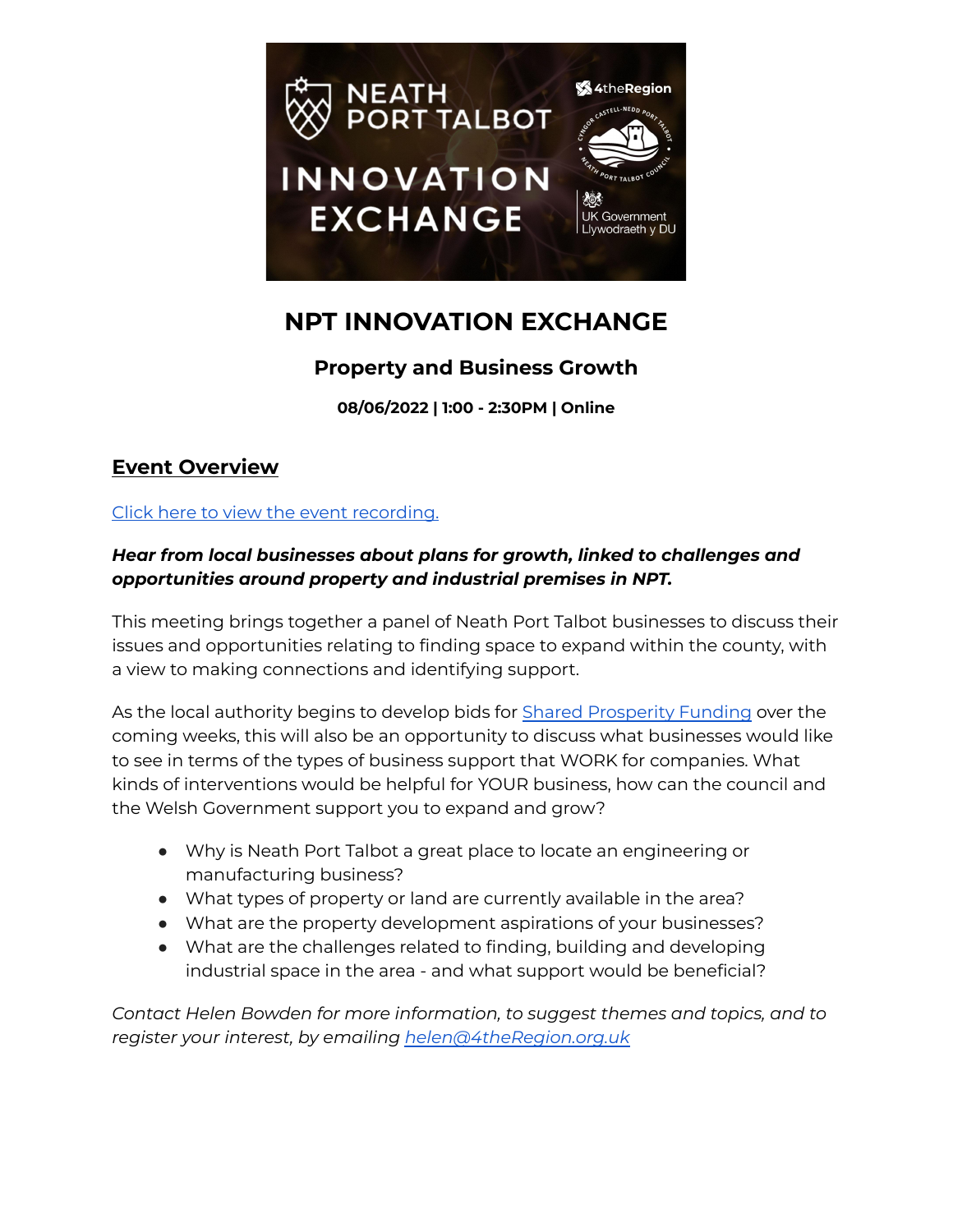# **Perspective from Adil Pirmohamed, NPTCBC**

Neath Port Talbot has a unique position in terms of location, especially with accessibility and transport infrastructure (road, rail.) We have key strategic business parks including Harbourside, Baglan Industrial Estate, the Enterprise Zone and locations further up the valley such as Resolven.

There's a range of areas where businesses can set up and we've had similar soundings where businesses have set up at Baglan Energy Park because of links to existing skills. One business that was particularly driven to set up in this area was MM Engineering, which started with 3 people and now they're in a 20,000sq ft manufacturing facility.

We've got elements of links to skills but also to academia, with close proximity to key innovation centres of excellence. Ranging across Cardiff University, Swansea University, the University of South Wales and FLEXIS.

We would be interested in hearing from businesses about the on-going needs and requirements in terms of properties and land. A lot is going on in the area, with development projects coming forward from the Swansea Bay City Deal including the Bay Technology Centre offering lab and office space. This is a unique offering because there isn't any combined lab and office space potentially available across South West Wales, bar one location.

There are many things in the pipeline that we're working on, so it'll be good to get perspective from businesses to find out what they're looking for and what they need.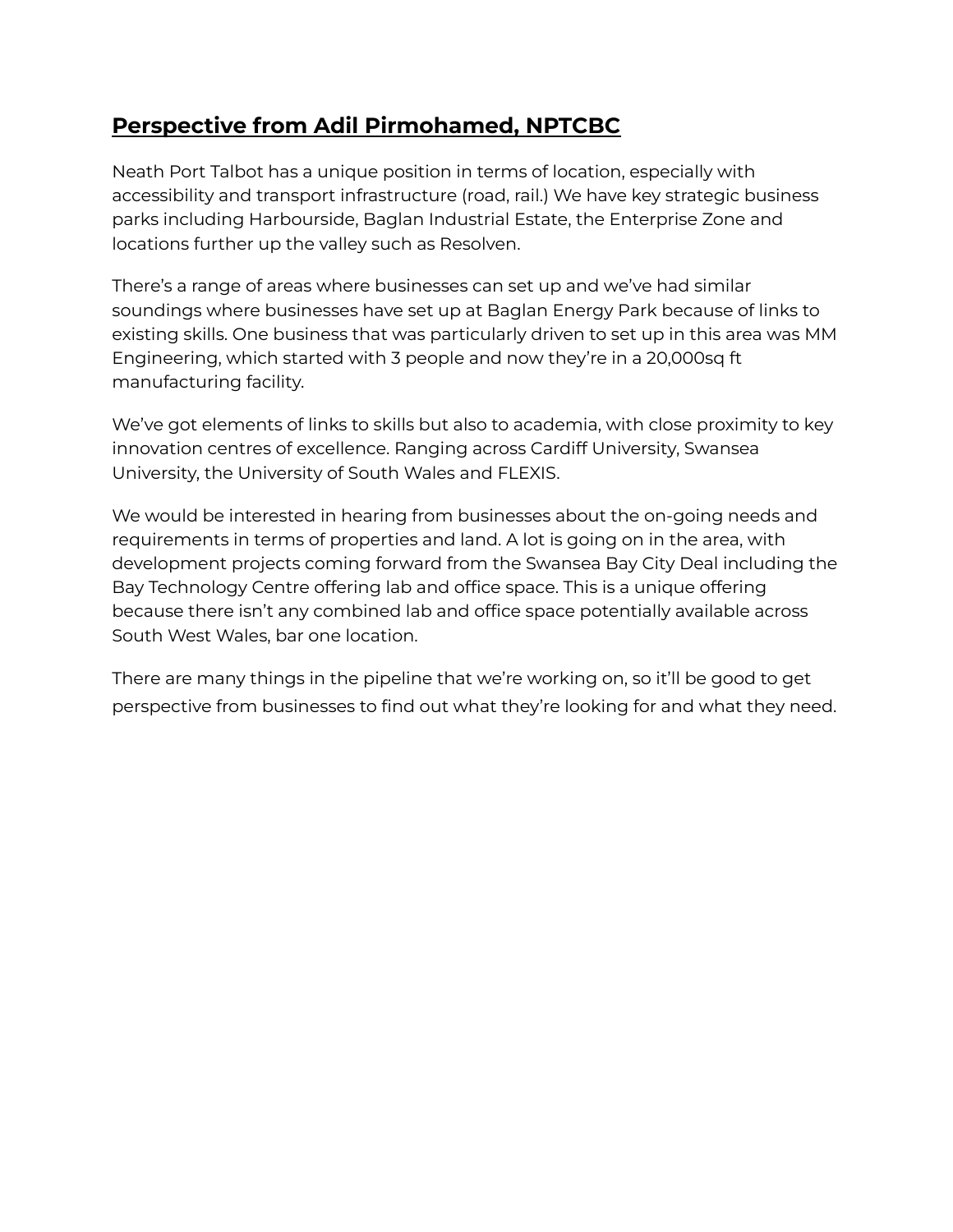# **The Safety Letterbox Company, Alison Orrells**

The Safety Letterbox [Company](https://www.safetyletterbox.com/) is an established award winning British manufacturer, who for over 36 years, have been designing, manufacturing and supplying mailboxes and parcel boxes from their location at Metal Box at Milland Road Industrial Estate. The Safety Letterbox Company is the only manufacturer of their type of products in the UK and they sell internationally.

The company currently occupies four sites on the industrial estate. Alison explains that they haven't found the ideal solution for the business and as this has become an issue, they felt that the only way to expand to the next stage was to move their sales and marketing team to the recently refurbished [Metal](https://www.npt.gov.uk/26864) Box site.

The new Metal Box location allows The Safety Letterbox Company to have a small showroom and an ideal space to host visitors, making their other three locations dedicated to manufacturing. Alison explains that this can be challenging as she needs to plan her meeting days around what building she needs to be in.

Being spread over four locations is not a long-term plan for the business. Their options are to fully move into another Metal Box suite, which isn't an immediate solution as the factory space is not ready and requires large investment or continue on their 5-year search to look for a suitable location.

The Safety Letterbox Company is looking to double their turnover over the next five years. Alison has been speaking to colleges and universities about upskilling, digital acceleration, about their net-zero commitment and everything needed to future-proof the business. While being in Metal Box is a great story, the lack of space is holding them back as a business.

Alison feels that being dictated by space is a dangerous position for a business to be in. The business employs 60 people with a low turnover, but they want to attract new people. They can't move outside of the Neath Port Talbot area as they need to keep existing staff and feel that they have a strong link to our community.

The accessibility of Neath Port Talbot is very straightforward in terms of road and rail, allowing visitors to easily come to the business. Alison feels that the challenges of what is available practically in the area is the main concern.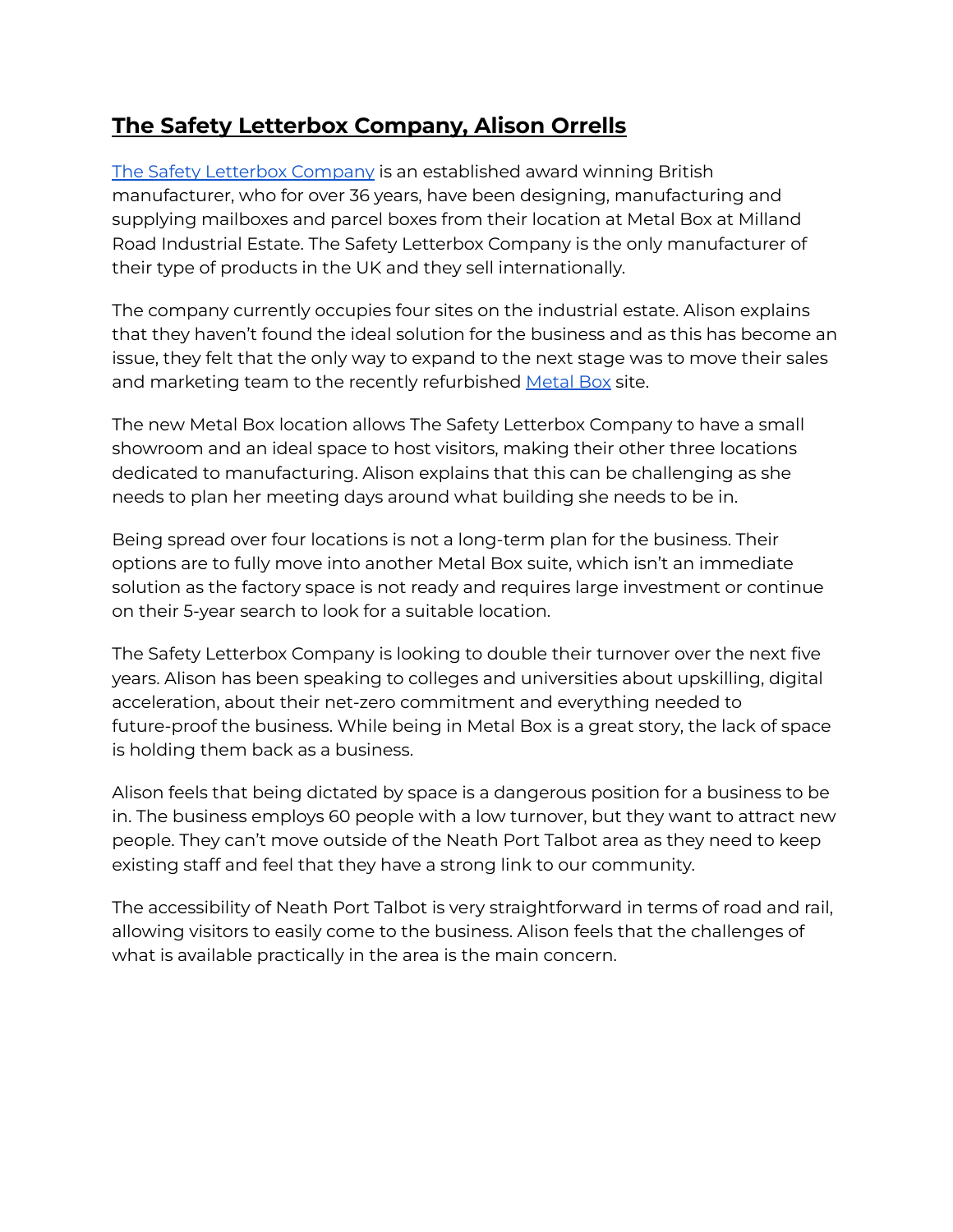# **Hybrisan, Chris Mortimer**

[Hybrisan](https://www.hybrisan.com/) is a company focused on technology in the healthcare sector, bringing products to market for a range of medical, industrial and environmental applications.

Hybrisan is based behind Port Talbot Train Station and has been there since their formation in 2013. Initially starting in an office space, they moved to a unit in 2020 which they fitted out with two R&D labs, a production facility and the UK's first and only large scale electrospinning machine to produce nanofibers.

Chris explains that they chose their location due to the accessibility to the train station and the M4 corridor. Chris feels that it's an up and coming area for technology business with all of the new developments happening. However, he feels that the image of the surrounding area is an issue and needs more investment.

Hybrisan has had great support from the council and has benefited from many collaboration opportunities in both Wales and the rest of the UK. Chris explains that they're keen to collaborate with other businesses, diversify the business and Hybrisan is also open to apprenticeships.

# **Development Bank of Wales, Rob Good**

[Development](https://developmentbank.wales/) Bank of Wales is one of the organisations that businesses can look to for support and they have funded industrial and office speculative and non-speculative developments. Rob explains that the Development Bank of Wales can support where traditional finance is not available and can lend government-backed funds.

One frequent barrier they see with the development of commercial and industrial property is the cost-value gap, which can be a barrier for getting property built and available for tenants. In these scenarios, there is some top-up grant funding available in some eligible cases from the Development Bank of Wales that runs alongside the loans they offer.

Development Bank of Wales is available to provide funding where conventional finance isn't available. The structure that one bank offers may not fit the needs of businesses.

Please see the following link for information regarding our **[Commercial](https://developmentbank.wales/get-business-finance/property-development-loans/commercial-property-loans) Property** [Loans:](https://developmentbank.wales/get-business-finance/property-development-loans/commercial-property-loans)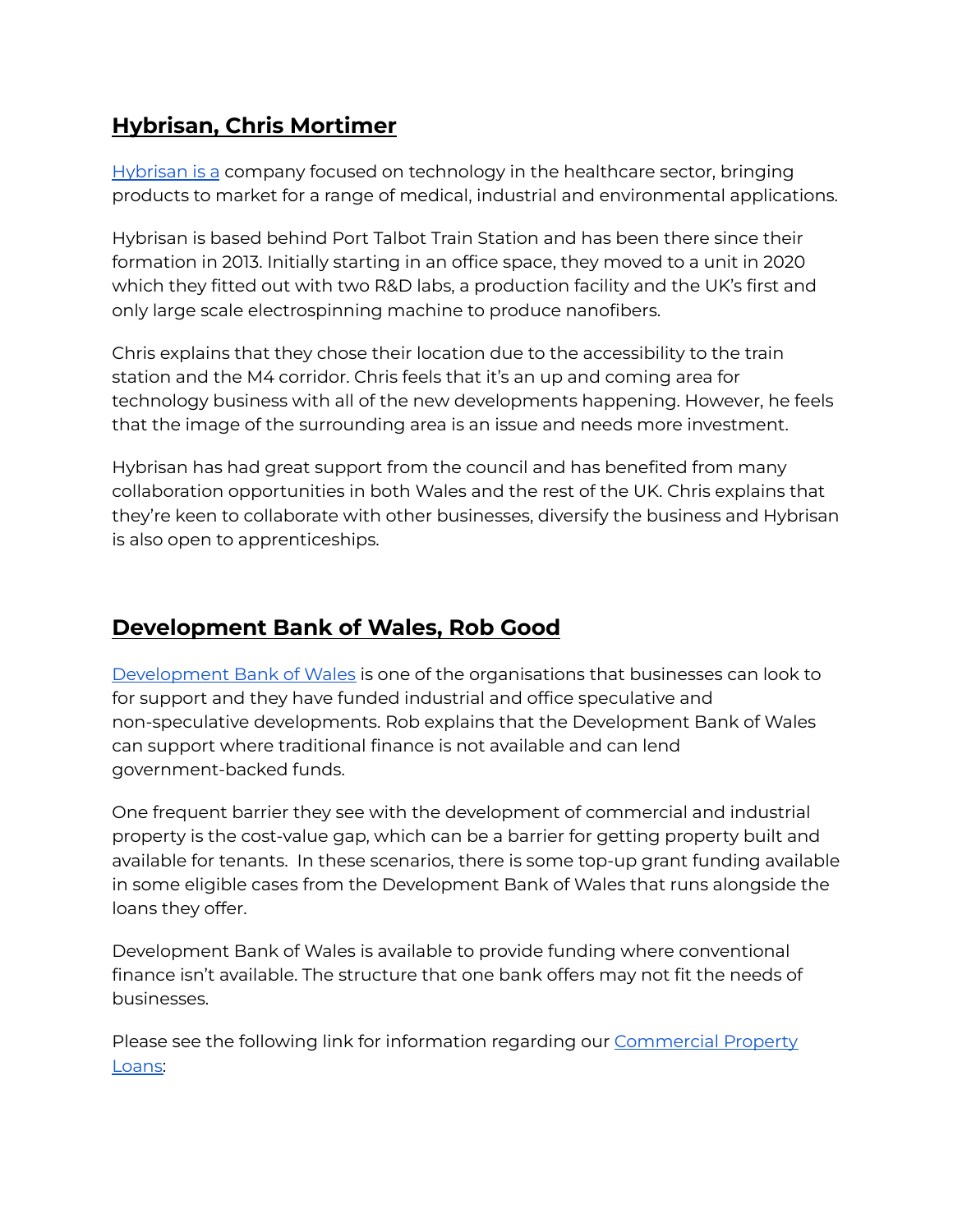In summary, through the Wales Commercial Property Fund, they can provide repayable loan funding for new office and industrial developments in Wales:-

- Loan sizes from £250,000 to £5 million;
- Loan terms of up to five years;
- Speculative and non-speculative schemes (i.e. with or without pre-lets/pre-sales) are eligible;
- Finance for up to 100% of building costs;
- Interest allowed to roll-up throughout the loan term;
- Grant funding may be available alongside repayable loans (i.e. where there is a viability gap);
- Quick decision making from a dedicated Property team;
- A single point of contact to help you navigate the entire process;
- In our financial year ending 31<sup>st</sup> March 2022, we invested over £7m into seven developments for 126,729 sq ft of commercial space.
- Small business loans from £1,000 to £50,000 for both Start-ups and Existing Businesses.
- Loan terms 1 to 10 Years.
- Large business loans from £50,000 to £10 Million pounds.
- Dedicated Local Account Managers to provide ongoing Business Support
- Simple Application process
- Quick decision making with Fast Track Loans available for existing businesses up to £50,000
- A strong network of other funders and business advisers
- Other teams include Equity, Tech Ventures, Angel Invest Wales, Property Development, Micro and New Investments.

# **Glamorgan Engineering, Darren Joslin**

Glamorgan [Engineering](https://www.glamcnc.com/) are specialists in fast-turnaround steel, alloy, acrylic, wood and plastic CNC machining. Based in Neath Abbey, Wales and formed in August 2021, they have a 9000sq ft workshop with state of the art extraction and machine separation booths and a large finishing station

Glamorgan Engineering took on their space knowing that they had the capacity to grow by 100%, so they have the option, space and planning available. The business is in a unique position in that they can quadruple their turnover in the space available. They currently have 4 other businesses based on their trading estate.

Darren explains that the shortage of business property available isn't only in Neath Port Talbot, but is also an issue in Swansea and the surrounding area.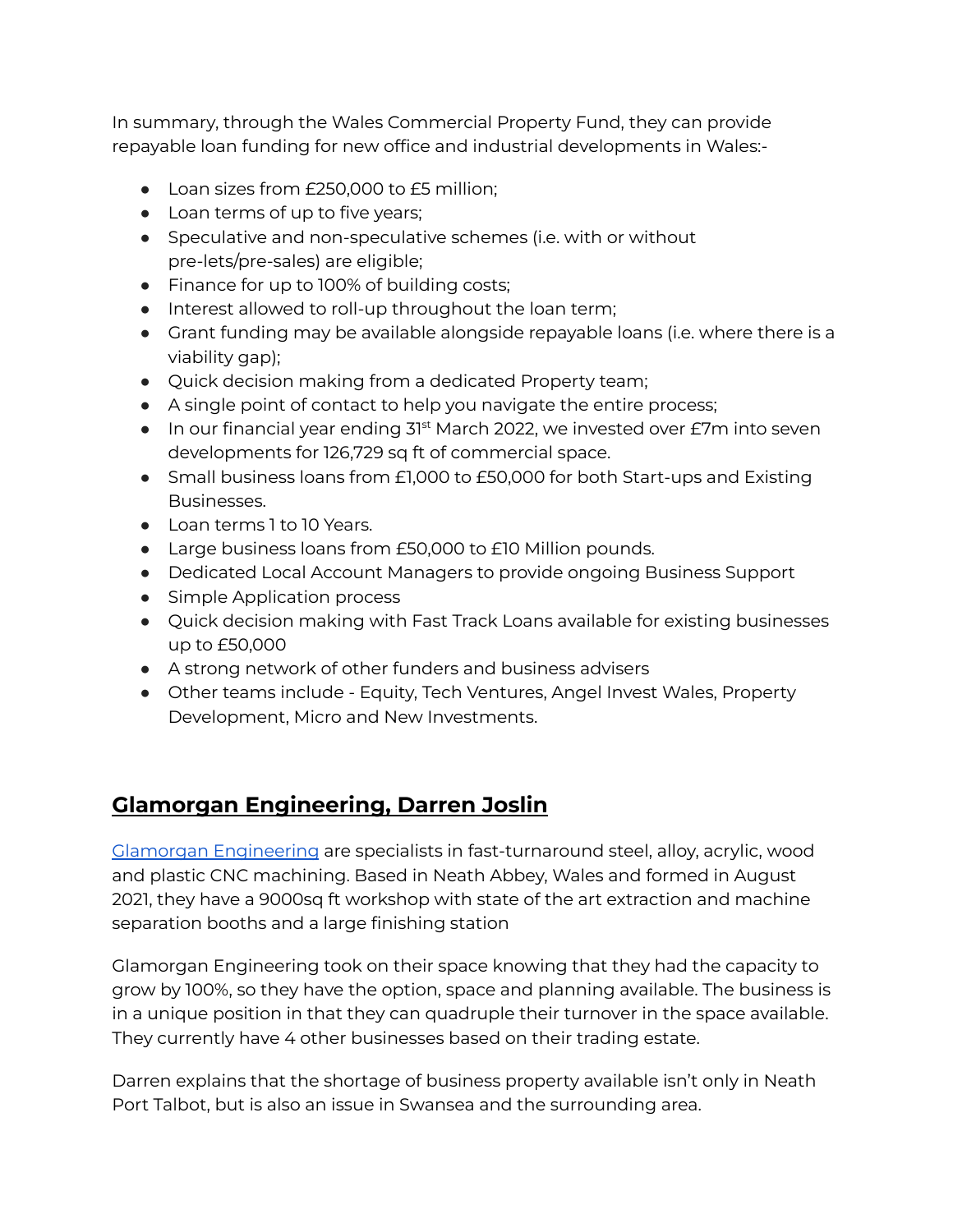# **Bay Technology Centre, NPTCBC, Brett Suddell**



#### Click here to view the video [shared](https://bit.ly/3wksdGV) with the forum

Funded by the Swansea Bay City Deal, the 25,000sqft state of the art **Bay [Technology](https://www.npt.gov.uk/29487)** [Centre](https://www.npt.gov.uk/29487) will host different size units for start-up companies, local businesses and inward investors looking for a base to set up and grow their operations. This development will support innovation, diversification and the growth of the regional economy.

This building is the first completed stage of the City Deal's [Supporting](https://www.swanseabaycitydeal.wales/projects/supporting-innovation-and-low-carbon-growth/) Innovation and Low Carbon [Growth](https://www.swanseabaycitydeal.wales/projects/supporting-innovation-and-low-carbon-growth/) programme.

Based on Baglan Energy Park, the flexible office space will use excess energy from solar and other renewable technologies and convert it into hydrogen at the nearby Hydrogen Centre to be used to fuel hydrogen vehicles.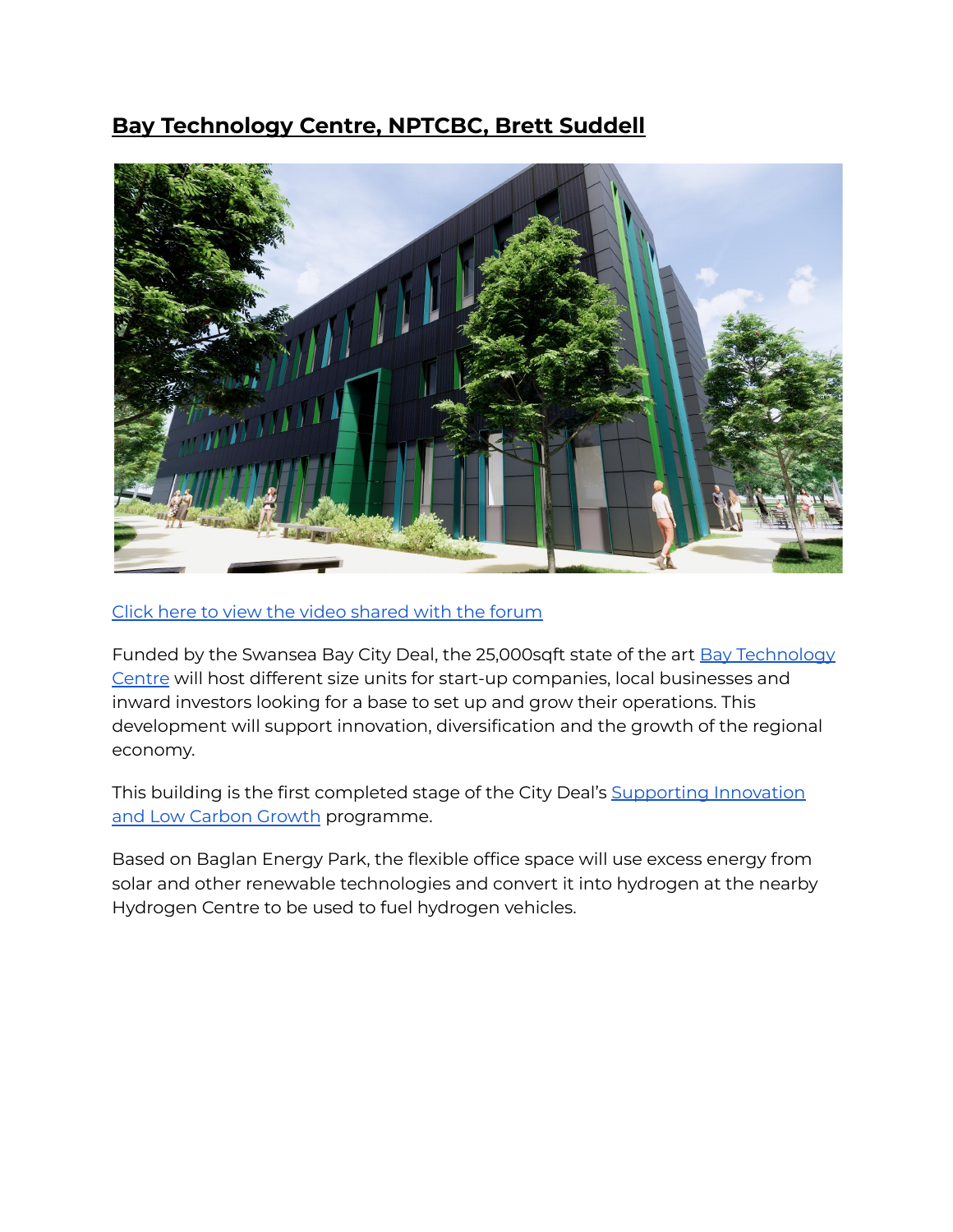## **Open Comments:**

**Ian, AV Coatings**: We're based up in Cwmgors next to the Parc Howard Industrial Estate, with about 2 acres of land, some to be developed. We're located here because of the open cast background of the area.

We've got plans for new buildings on the land, but I'm worried that because we're further away from the M4 that it may deter people from renting the building. I'm interested in hearing everyone's thoughts on this: Would this be a deal-breaker for businesses?

**Alison, Safety Letterbox Company**: Getting more people into the region and raising our profile would require improved infrastructure. We talk a lot about decarbonisation and encouraging people to use the train. Neath Railway Station isn't the best first impression to high profile developers who come to visit. It's something fundamental that needs to be looked at if we're talking about regeneration in this region.

**Jeremy Hurley, Cllr**: This forum is another eye-opener for me and to realise what we have in the area, what work the officers are doing in the council and to also listen to the issues that businesses have got with expansion.

I agree with Alison with the issues with the train station and it needs to be a priority for the council to sort out. The video that Brett shared is what we're aiming for, with the links to Swansea University and to have an energy positive building in the area and is such a great thing.

**Nathan Goldup-John, Cllr**: It's so welcoming to see all of these companies wanting to be in Neath Port Talbot and to see all the great work that allows these businesses to remain here, grow and put Neath Port Talbot on the map.

We know the challenges and the station comes up all the time, connections to these places and how people get here. My background is in planning, so it was interesting to see what Darren said about the uses for each different space. It's quite innovative and seeing how it could be developed.

**Dawn Lyle**: There's so many opportunities for the county and businesses to grow and expand. We're working hard to get those positive messages about successful local companies, new companies coming into the area and huge growth sectors for renewables, the expansion of the port and new technologies and innovations that are happening. There's a really positive story to tell about Neath Port Talbot and it needs to be amplified more.